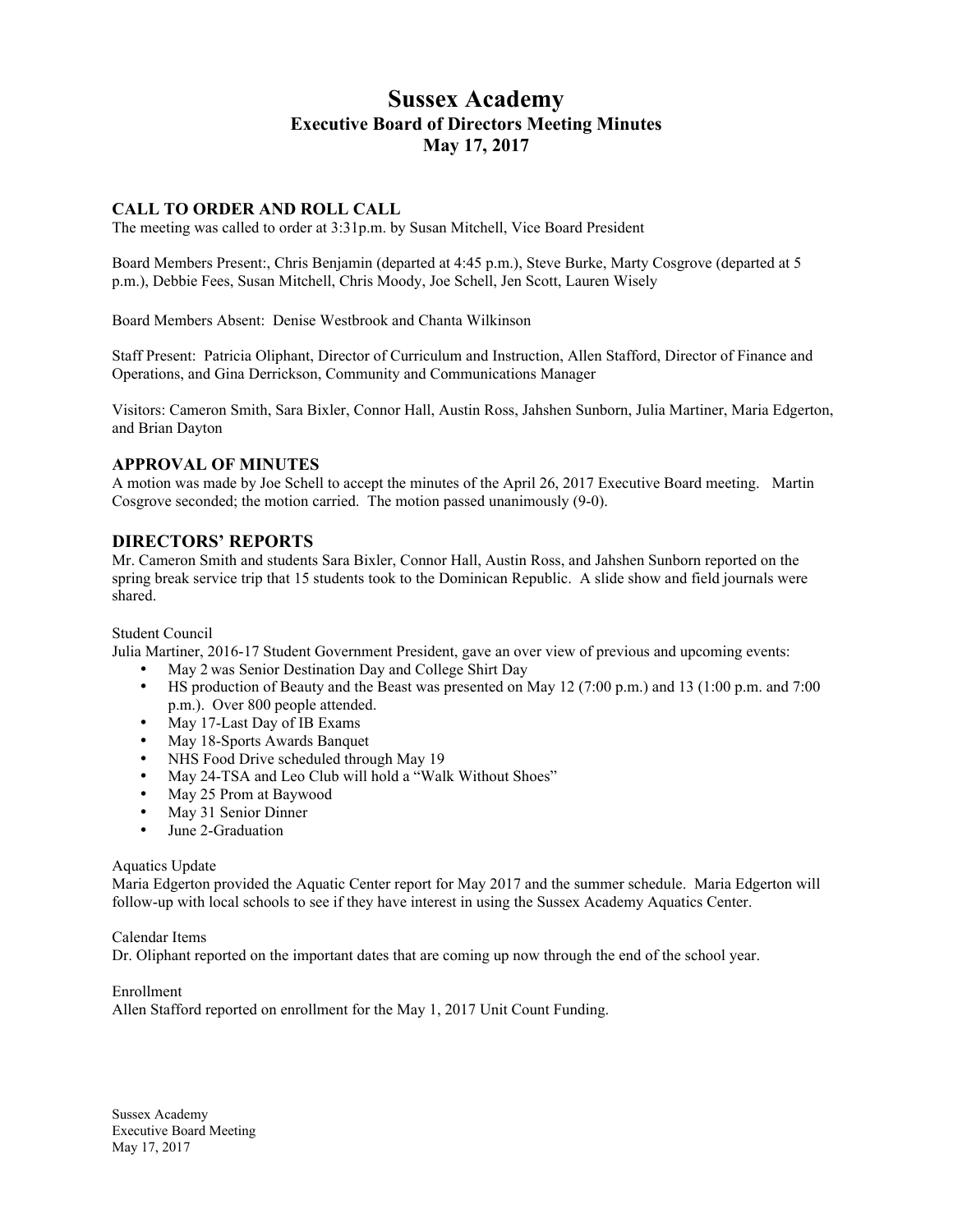## **MONTHLY BOARD FINANCIAL REPORT**

A motion was made by Steve Burke to approve the April 30, 2017 Financial Reports. Chris Moody seconded; the motion carried. The motion passed unanimously (9-0).

# **SUSSEX ACADEMY FOUNDATION UPDATE**

Joe Schell reported that the Sussex Academy Foundation Board met on May 16, 2017 and agreed to pay \$150,000 toward the re-paving of the parking lot and sidewalk repairs.

The Sussex Academy Gala generated \$12,000.00 and the Sussex Academy Derby Day generated \$14,800.00 for the Sussex Academy Foundation.

The Sussex Academy Foundation will be providing a \$1,200.00 scholarship for one male and one female graduate. Each graduate will also receive a gift card from the Sussex Academy Foundation.

The Sussex Academy Foundation will have \$1.8 in the bank at the June 30, 2017 close of the school year.

# **COMMITTEE REPORTS**

**Executive** No report was presented.

## **Finance**

Allen Stafford reported that the preliminary 2017-2018 budget must be approved by June 30, 2017. A motion was made by Joe Schell to approve the 2017-2018 preliminary budget. Chris Benjamin seconded; the motion carried. The motion passed unanimously (9-0).

# **Recognition**

No report was presented.

**Outreach** Written report was presented.

## **Building and Grounds**

Joe Schell reported that construction on the Nest is moving forward along with work on the landscaping and irrigation.

## **Program Development**

No report was presented.

**Athletics** Written report was presented.

## **Legislative**

No report was presented.

**Governance** No report was presented.

## **Succession Planning**

No report was presented.

Committees for 2017-18 school year. Susan Mitchell requested that board members who would like to chair or serve on committees to contact her.

Sussex Academy Executive Board Meeting May 17, 2017